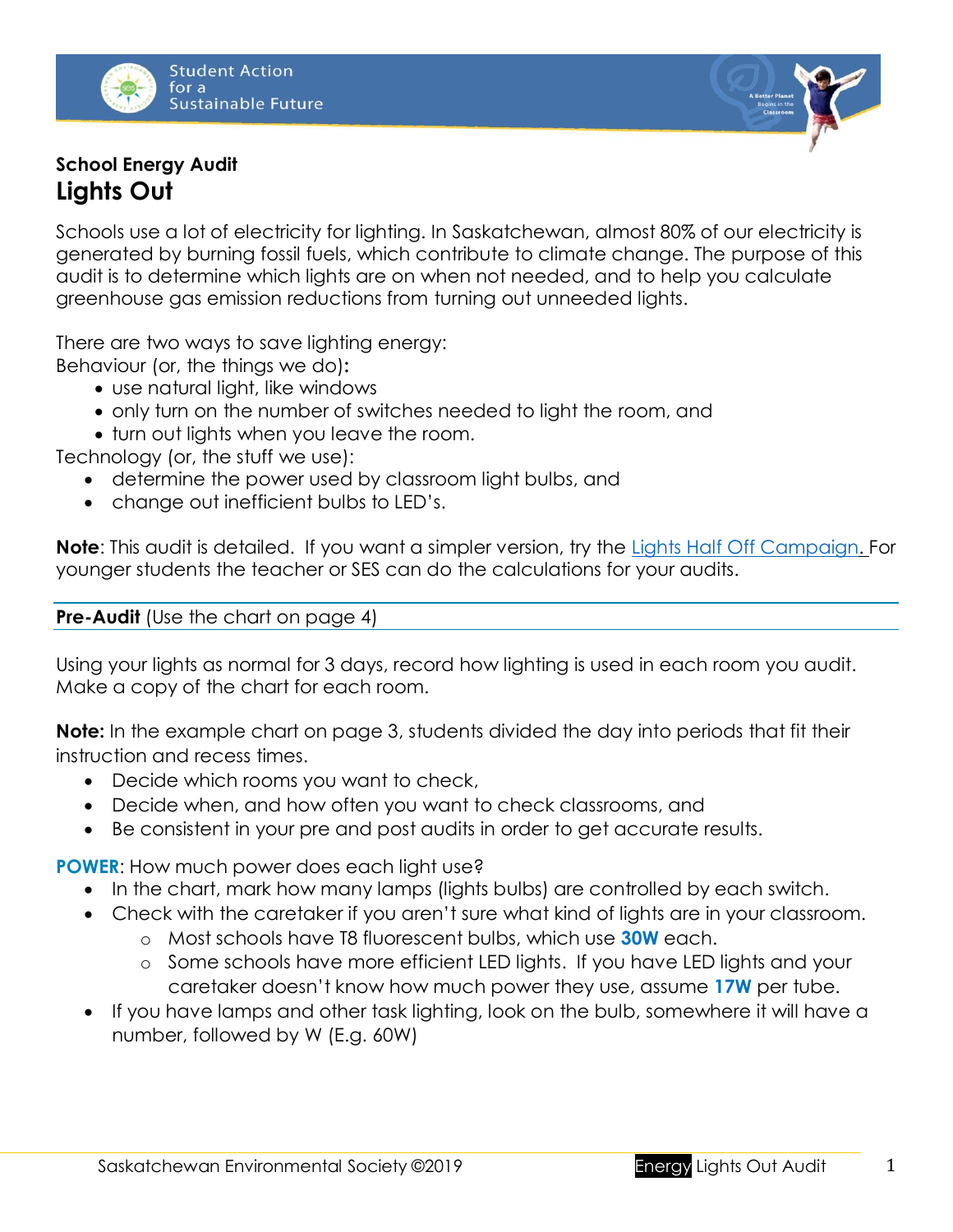



**TIME**: How long is the light on?

How long is each switch on each day? Write that in the **Day** column. It's hard to know exactly when the lights are off and on unless you are in the room all the time. Check at the same times every day.

- Add up the time for each switch and write it in the **Total Time** column.
- Add up the time for each day you checked and write it at the bottom of the total time column. That is the total number of hours that lights are on in the room for the days you checked.

**ENERGY:** How much energy does each classroom use?

- In the energy column, multiply the Power by the Total Time, and divide by 1000. That gives you the energy used in kWh (kilo Watt hours).
- Add up the energy used by each switch and write it at the bottom of the Energy column. That is the total energy used by the lights on the days you checked.

### **Energy = Power x Time Energy = Watts x hours = Wh**  $Wh \div 1000 = kWh$

"kWh" means kilo Watt hour. A kilo Watt hour is 1000 Watt hours. (1kWh = 1000Wh)

Repeat this for each room you audit.

- Then add up the total number of hours lights are on in all rooms you checked.
- Add up the energy used by the lights in the rooms you checked.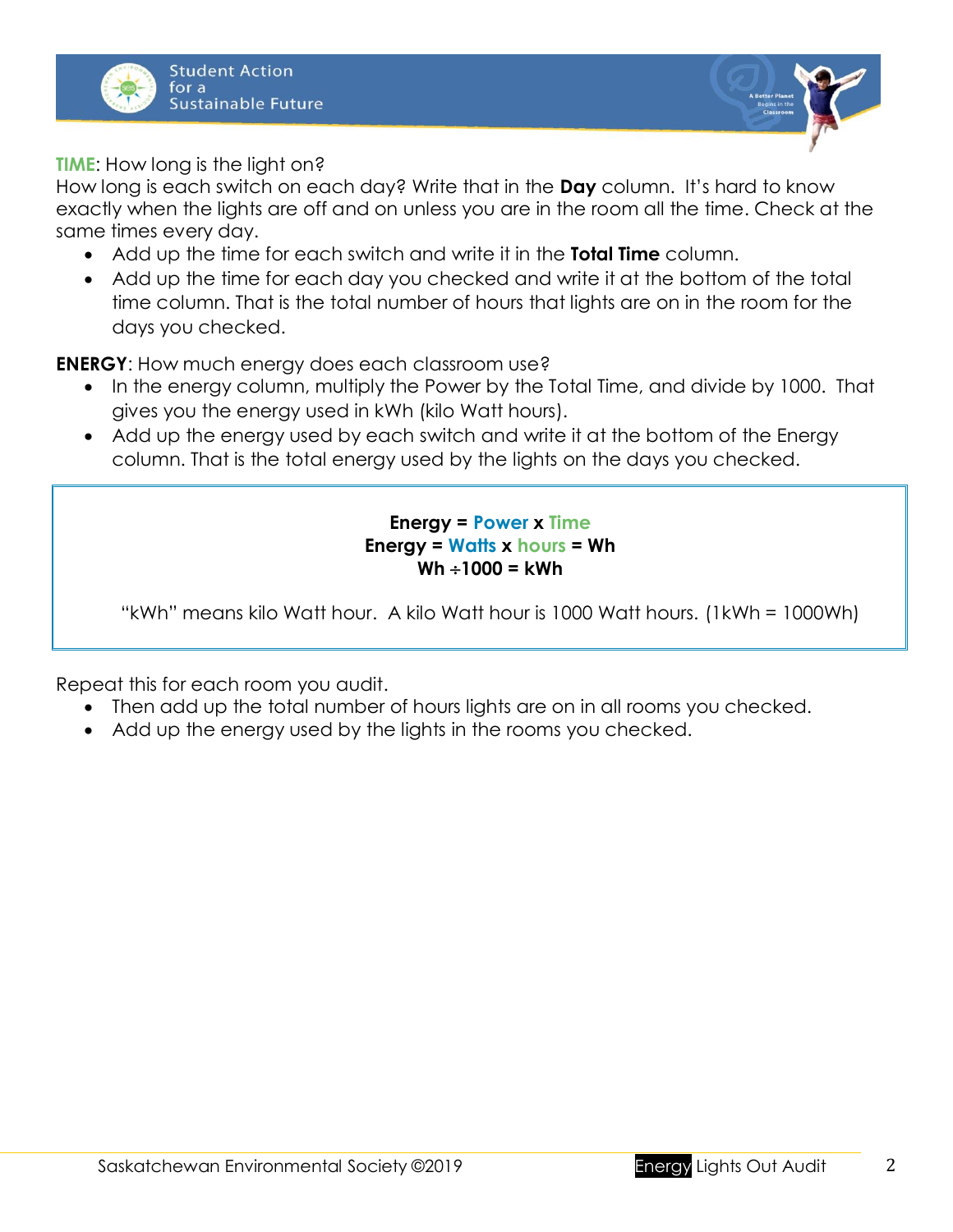# **Lights Out Audit Chart** (pre audit example)

| Room<br>(name<br>or<br>number) | Power<br>(Watts) (W)                              | Day 1 (hours)<br>$\sqrt{ }$ if switch is on<br>for each time<br>period                                                                                                                                                                                                                                                                                          | Day 2(hours)<br>$\sqrt{}$ if switch is<br>on for each<br>time period                                                           | Day 3 (hours)<br>$\sqrt{ }$ if switch is on<br>for each time<br>period                                                                                  | <b>Total</b><br><b>Time</b><br>(hrs)                               | Energy<br>$= Power X$<br><b>Time</b><br>$(W \times hrs)$ ÷<br>$1000 =$ kWh |
|--------------------------------|---------------------------------------------------|-----------------------------------------------------------------------------------------------------------------------------------------------------------------------------------------------------------------------------------------------------------------------------------------------------------------------------------------------------------------|--------------------------------------------------------------------------------------------------------------------------------|---------------------------------------------------------------------------------------------------------------------------------------------------------|--------------------------------------------------------------------|----------------------------------------------------------------------------|
| Example<br>Grade 5<br>Mr. D.   | Switch 1<br>20 lamps<br>$30W \times 20 =$<br>600W | $1st/$ 9:00-10:30<br>1.5hrs $\sqrt{ }$<br><b>Recess/10:30-</b><br>10:45 $\frac{1}{4}$ hr. $\sqrt{ }$<br>$2nd/10:45-12:00$<br>$1\frac{1}{4}$ hrs $\sqrt{ }$<br>Lunch/12:00-<br>12:45 $\frac{3}{4}$ hr $\sqrt{ }$<br>$3rd/12:45-2:15$<br>1.5hrs. $\sqrt{ }$<br>Recess/2:15-2:30<br>$1/4$ hr $\sqrt{ }$<br>$4th/2:30-3:30$<br>1hr. $\sqrt{ }$<br>Total = $6.5$ hrs | $\sqrt{}$<br>$\sqrt{ }$<br>$\sqrt{ }$<br>$\sqrt{ }$<br>$\sqrt{ }$<br>$Total = 6 hrs$                                           | $\sqrt{ }$<br>$\sqrt{}$<br>$\sqrt{}$<br>$\sqrt{}$<br>Total = $5.25$ hrs                                                                                 | $Total =$<br>$6.5$ hrs +<br>$6hrs +$<br>$5.25$ hrs =<br>17.75hrs   | 600W x<br>17.75hrs<br>$= 10,650Wh$<br>10,650Wh ÷<br>1000<br>$=10.65$ kWh   |
|                                | Switch 2<br>5 lamps<br>$30W \times 5 =$<br>150W   | $\sqrt{ }$<br>$\equiv$<br>J.<br>Total= $1.5$ hrs                                                                                                                                                                                                                                                                                                                | $\sqrt{ }$<br>$\sqrt{}$<br>$\equiv$<br>$\sqrt{ }$<br>$\overline{\phantom{a}}$<br>$\sqrt{}$<br>$\sqrt{ }$<br>Total = $3.75$ hrs | $\sqrt{}$<br>$\overline{\phantom{a}}$<br>$\overline{\phantom{a}}$<br>√<br>$\bar{a}$<br>$\qquad \qquad -$<br>$\overline{\text{Total}} = 2.25 \text{hrs}$ | $Total =$<br>$1.5$ hrs +<br>$3.75$ hrs +<br>$2.25$ hrs =<br>7.5hrs | 150W x 7.5hrs<br>$= 1125Wh$<br>$1125Wh \div$<br>1000<br>$= 1.13$ kWh       |
|                                | Switch 3<br>Only 2<br>switches in<br>this room    | $\omega$<br>$\sim$<br>$\sim$<br>$\sim$<br>$\bigcap$                                                                                                                                                                                                                                                                                                             | $\bar{a}$<br>$\overline{\phantom{a}}$<br>$\sim$<br>$\bar{a}$<br>$\bar{a}$<br>$\bar{a}$<br>$\bar{a}$<br>$\circ$                 | $\equiv$<br>$\bar{a}$<br>$\bar{a}$<br>$\overline{\phantom{a}}$<br>$\equiv$<br>$\overline{\phantom{a}}$<br>$\overline{\phantom{a}}$<br>$\bigcirc$        | $Total =$<br>0 hrs                                                 | $\circ$                                                                    |
| Totals                         |                                                   |                                                                                                                                                                                                                                                                                                                                                                 |                                                                                                                                |                                                                                                                                                         | 25.25hrs                                                           | 11.78kWh                                                                   |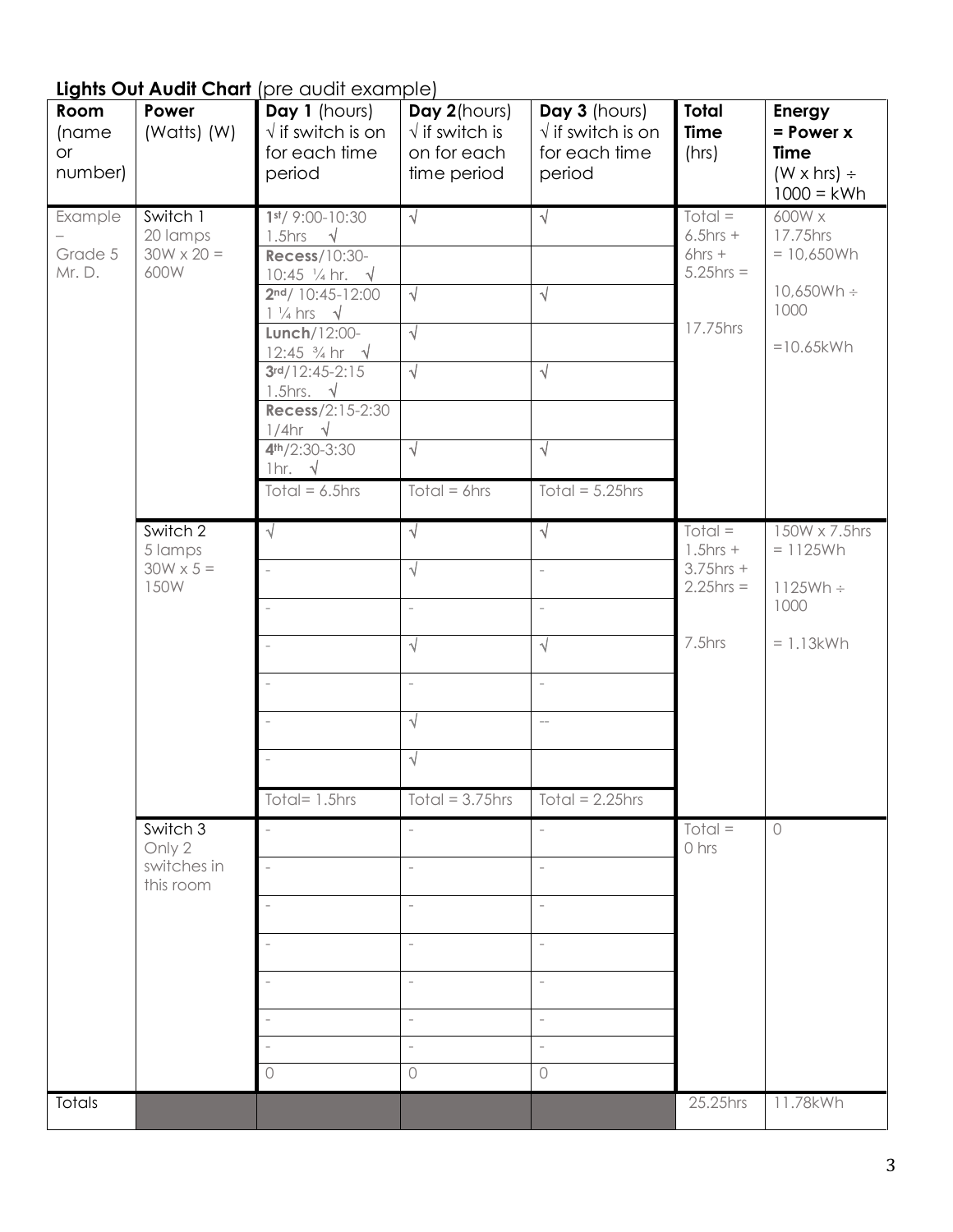# **Lights Out Audit Chart** (copy one for each room)

| Room<br>(name<br>or<br>number) | Power<br>(Watts) (W) | Day 1 (hours)<br>$\sqrt{}$ if switch is on<br>for each time<br>period | Day 2(hours)<br>$\sqrt{ }$ if switch is<br>on for each<br>time period | Day 3 (hours)<br>$\sqrt{ }$ if switch is on<br>for each time<br>period | Total<br><b>Time</b><br>(hrs) | Energy<br>$= Power x$<br><b>Time</b><br>$(W \times hrs)$ ÷<br>$1000 = kWh$ |
|--------------------------------|----------------------|-----------------------------------------------------------------------|-----------------------------------------------------------------------|------------------------------------------------------------------------|-------------------------------|----------------------------------------------------------------------------|
|                                | Switch 1             |                                                                       |                                                                       |                                                                        |                               |                                                                            |
|                                |                      |                                                                       |                                                                       |                                                                        |                               |                                                                            |
|                                |                      |                                                                       |                                                                       |                                                                        |                               |                                                                            |
|                                |                      |                                                                       |                                                                       |                                                                        |                               |                                                                            |
|                                |                      |                                                                       |                                                                       |                                                                        |                               |                                                                            |
|                                |                      |                                                                       |                                                                       |                                                                        |                               |                                                                            |
|                                |                      | Total                                                                 | Total                                                                 | Total                                                                  |                               |                                                                            |
|                                | Switch 2             |                                                                       |                                                                       |                                                                        |                               |                                                                            |
|                                |                      |                                                                       |                                                                       |                                                                        |                               |                                                                            |
|                                |                      |                                                                       |                                                                       |                                                                        |                               |                                                                            |
|                                |                      |                                                                       |                                                                       |                                                                        |                               |                                                                            |
|                                |                      |                                                                       |                                                                       |                                                                        |                               |                                                                            |
|                                |                      |                                                                       |                                                                       |                                                                        |                               |                                                                            |
|                                |                      |                                                                       |                                                                       |                                                                        |                               |                                                                            |
|                                |                      | Total                                                                 | Total                                                                 | Total                                                                  |                               |                                                                            |
|                                | Switch 3             |                                                                       |                                                                       |                                                                        |                               |                                                                            |
|                                |                      |                                                                       |                                                                       |                                                                        |                               |                                                                            |
|                                |                      |                                                                       |                                                                       |                                                                        |                               |                                                                            |
|                                |                      |                                                                       |                                                                       |                                                                        |                               |                                                                            |
|                                |                      |                                                                       |                                                                       |                                                                        |                               |                                                                            |
|                                |                      |                                                                       |                                                                       |                                                                        |                               |                                                                            |
|                                |                      |                                                                       |                                                                       |                                                                        |                               |                                                                            |
|                                |                      | Total                                                                 | Total                                                                 | Total                                                                  |                               |                                                                            |
| Totals                         |                      |                                                                       |                                                                       |                                                                        |                               |                                                                            |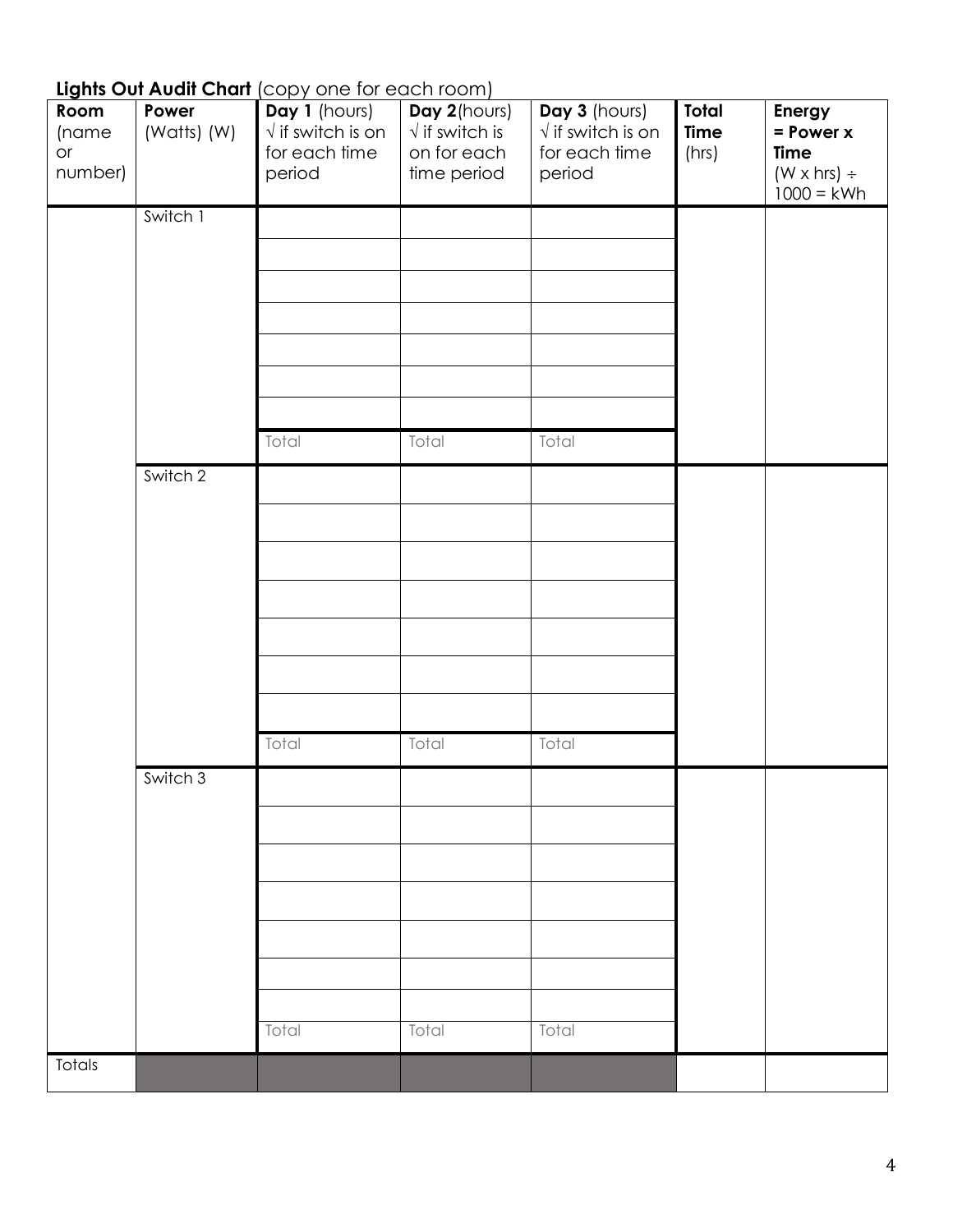



## **Taking Action**

Use the information from your pre-audit to plan your actions.

- Energy = Power x Time. Knowing this, what are the two ways you can save energy with lighting?
- Do some light switches have more Watts of lighting than others? How could you use that information to help reduce energy use?
- Do all classrooms have windows? Are most classrooms keeping the blinds open during the day? Why or why not? How could natural lighting be used to reduce energy use? In your classroom, do you like working with the blinds open and lights off? Why or why not, and how can you use that in your campaign?
- How often did you find lights on in unoccupied rooms? Is it happening more in some rooms than in others?
- What do you want others to do, and how will you give them that information? Posters, presentations, newsletter items?
- **Action at home:** How can you apply what you've learned in this audit at home? If you switch from incandescent lighting to LED lighting at home, how will that affect your energy use?

### **Post-Audit:** (use the chart on page 4)

For your post audit, go back to the same rooms at the same times, and check how lights are being used. Record the information on your chart. **Important:** Check the lights at the same times of day as you did for your pre-audit.

Compare how lights were used in each room before and after taking action. Time Saved:

• Total time of pre-audit – total time of post-audit = The lighting hours you have saved.

Energy Saved:

- Total energy of your pre-audit total energy of your post-audit
	- = The energy you have saved.

### **Calculate the cost of the lighting energy saved**

How much money will you save?

At school we pay about 13 ¢/kWh (\$0.13/kWh) for our electricity, including taxes.

**Cost = Energy saved x Electricity rate Cost = Energy (kWh) x \$0.13/kWh = \$**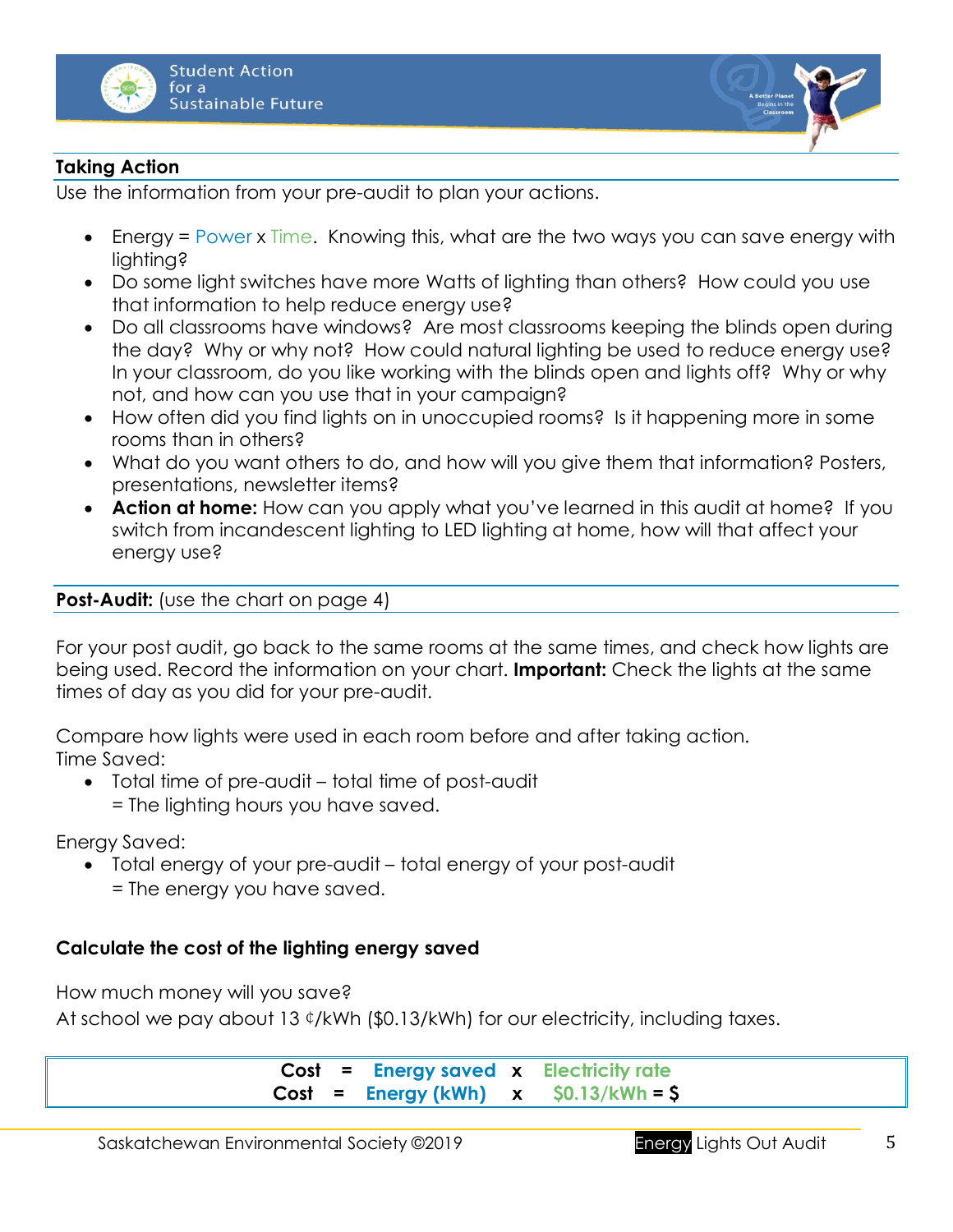



**Action at home:** At home, you pay about 16¢ for every kWh. *If we turn out lights an extra 2 hours per day, we can save \$14/month, 600 kgCO2e/year and 1000 kWh/year.*

### **Calculate the greenhouse gas emissions reduced**

In Saskatchewan, for every kWh we use, 0.6 kgCO<sub>2e</sub> (kilograms of carbon dioxide equivalent) are released.

> **Emissions = Energy saved x Emission rate Emissions = Energy saved (kWh) x 0.6 kgCO2e/kWh = kgCO2e**

#### **Calculate how much energy, cost and greenhouse gas emissions you could save by**

**reducing light use for a year.** You reduced light use for 3 days. There are about 195 days in a school year.

#### **Annual Savings = 3 day savings x 195/3**

**Annual Energy Savings = 3 day energy savings x 195/3 = (kWh/year) Annual cost savings = 3 day cost savings x 195/3 = (\$/year) Annual greenhouse gas emission savings = 3 day greenhouse gas emission savings x 195/3 = (kgCO2e /year)**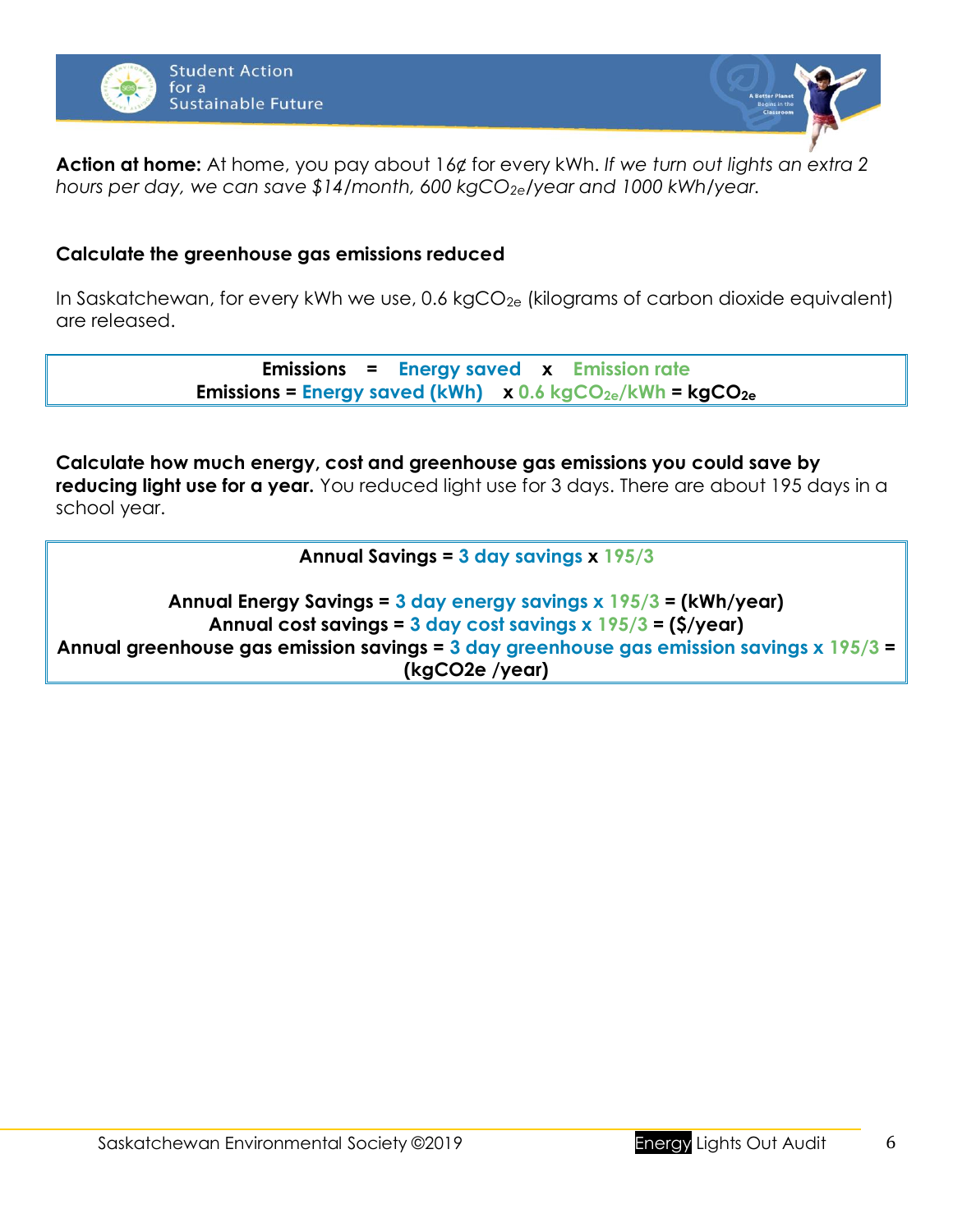



### **Curriculum Connections**

**Grade 4 Physical Science: Outcome LI4.1** Investigate the characteristics and physical properties of natural and artificial sources of light in the environment.

**LI4.2** Analyze how light interacts with different objects and materials to create phenomena such as shadows, reflection, refraction, and dispersion.

**LI4.3** Assess personal, societal, and environmental impacts of light-related technological innovations including optical devices.

**Social Studies: Outcome RW4.1** Analyze the strategies Saskatchewan people have developed to meet the challenges presented by the natural environment.

**Mathematics: Outcome N4.1** Demonstrate an understanding of whole numbers to 10 000 (pictorially, physically, orally, in writing, and symbolically).

**N4.2** Demonstrate an understanding of addition of whole numbers with answers to 10 000 and their corresponding subtractions (limited to 3 and 4-digit numerals)

**N4.3** Demonstrate an understanding of multiplication of whole numbers (limited to numbers less than or equal to 10).

**N4.4** Demonstrate an understanding of multiplication (2- or 3-digit by 1-digit)

**N4.5** Demonstrate an understanding of division (1-digit divisor and up to 2-digit dividend) to solve problems

**P4.1** Demonstrate an understanding of patterns and relations

**Grade 5 Mathematics: Outcome N5.2** Analyze models of, develop strategies for, and carry out multiplication of whole numbers.

**N5.3** Demonstrate, with and without concrete materials, an understanding of division (3-digit by 1-digit) and interpret remainders to solve problems.

**N5.6** Demonstrate understanding of decimals to thousandths

**P5.2** Write, solve, and verify solutions of single-variable, one-step equations with whole number coefficients and whole number solutions.

**SP5.1** Differentiate between first-hand and second-hand data.

**SP5.2** Construct and interpret double bar graphs to draw conclusions.

**Grade 6 Physical Science: Outcome EL6.1** Assess personal, societal, economic and environmental impacts of electricity use in Saskatchewan and propose actions to reduce those impacts.

**EL6.2** Investigate the characteristics and application of static electric charges, conductors, an insulators, switches and electromagnetism.

**EL6.3** Explain and model the properties of simple series and parallel circuits.

**Mathematics: Outcome: N6.3** Demonstrate understanding of the order of operations on whole numbers (excluding exponents) with and without technology.

**N6.4** Extend understanding of multiplication and division to decimals (1-digit whole number multipliers and 1-digit natural number divisors).

**P6.1** Extend understanding of patterns and relationships in tables of values and graphs.

**SP6.1** Extend understanding of data analysis to include: line graphs; graphs of discrete data; data collection through questionnaires, experiments, databases, and electronic media;